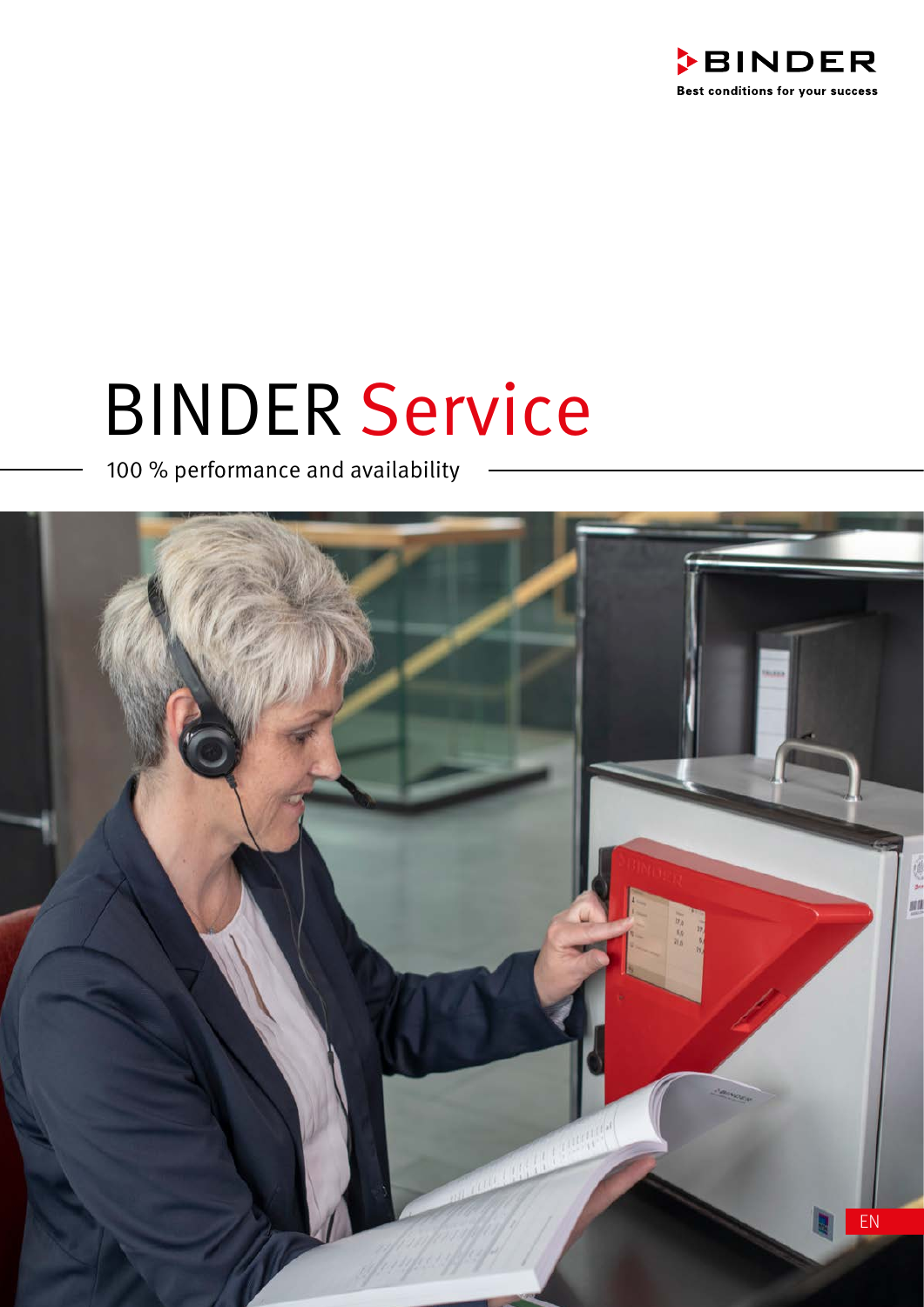

BINDER Service Phone: +49 (0) 7462/2005-0 E-mail: Maintenancecontracts@binder-world.com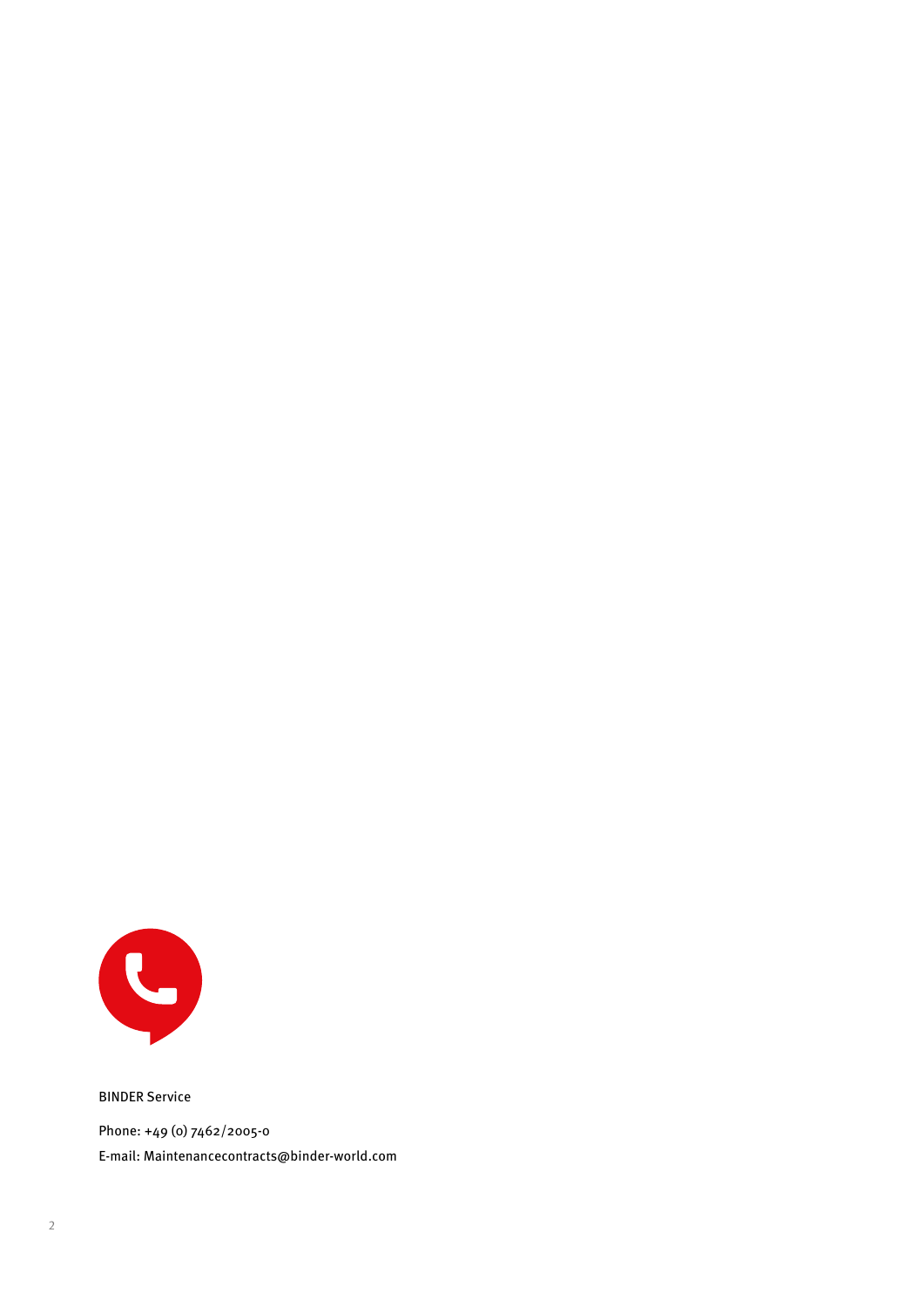# **BINDER Service** So much added value – thanks to maintenance and support

With BINDER simulation chambers, reliable operation is already part of the package. As a leading manufacturer, we do not just produce durable premium-quality products; we also offer a comprehensive service concept. This complements our units perfectly and ensures consistently high productivity and availability. This preventative service provides you with security – and maximum performance at all times.

#### **Trained and certified BINDER Service technicians**

The BINDER Service team is made up of highly trained and certified technicians who undergo annual training at the BINDER headquarters.

The technicians receive expert training in all aspects of electronics, control electronics, cooling, and mechanics.



#### **OUR ALL-ROUND SERVICE PORTFOLIO**

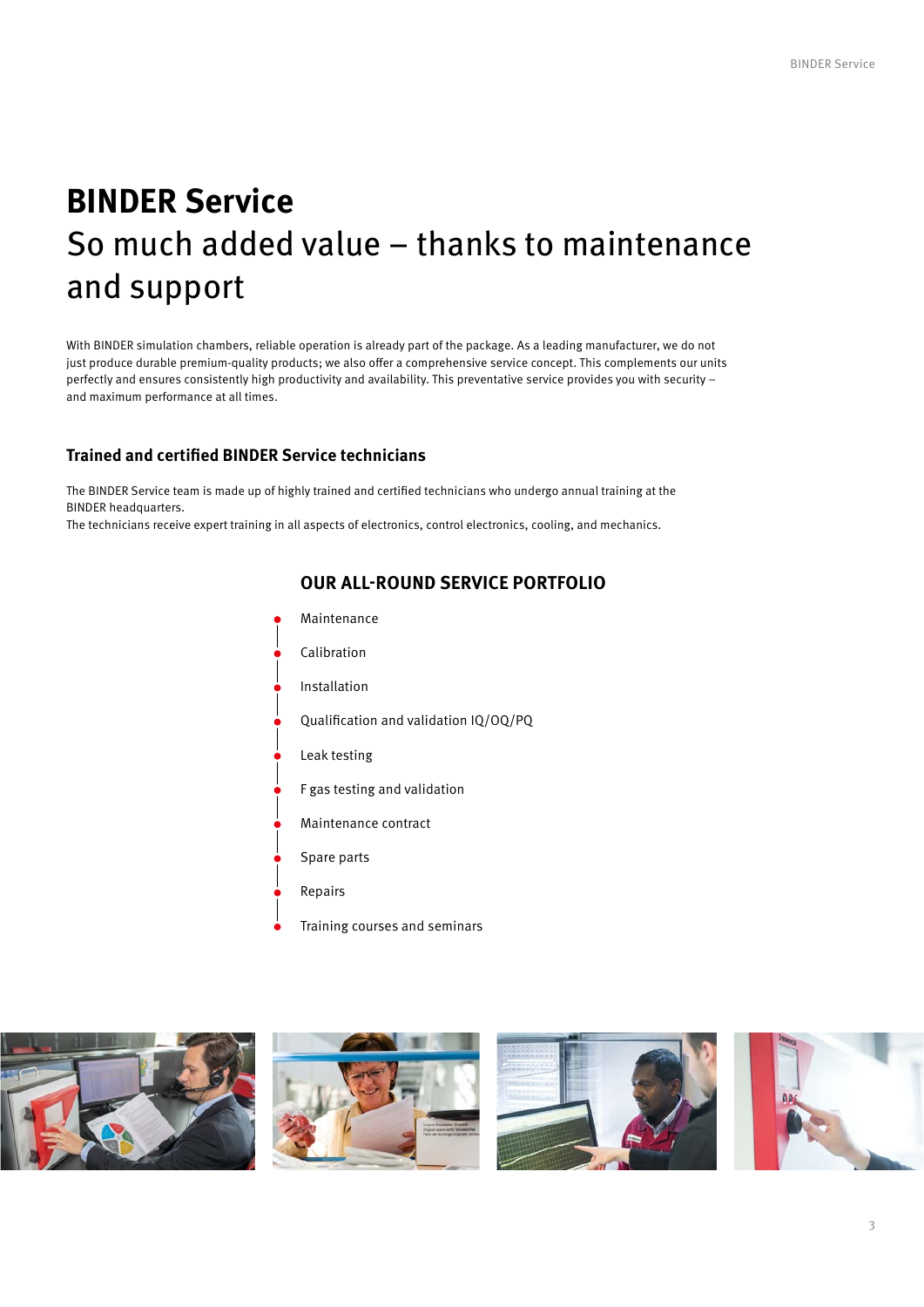### **Modular service concept**

The right components for maximum efficiency



#### **BINDER product groups:**

**FREEZERS** Series: UF V

#### HEATING UNITS

Series: B / BD / BD-S / BF / E / ED / ED-S FD / FD-S / FDL / FED / FP / M

#### COOLING UNITS

Series: KB / KBF / KBF-S / KBF LQC / KBF P/ KBW KBWF / KMF / KT / MK / MKF / MKT / MKFT VACUUM UNITS Series: VD / VDL

CO<sub>2</sub> INCUBATORS Series: C / CB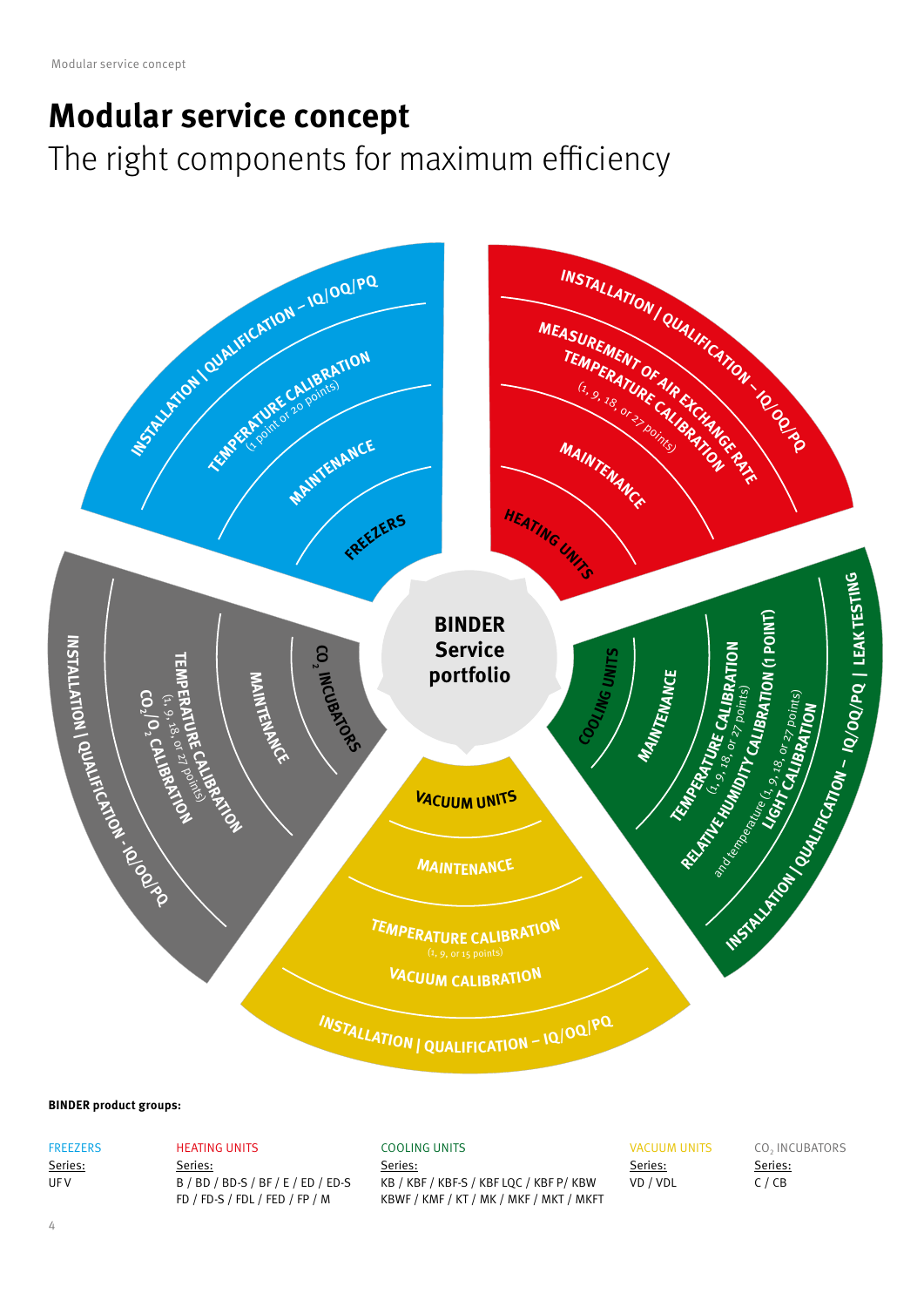### **Portfolio details** Our service modules in detail

#### **MAINTENANCE**

During each maintenance check, all mechanical, electrical, and electronic unit components undergo a visual and functional test and are replaced in good time if necessary. The work carried out is documented in the maintenance plan. In addition, the technician also checks whether the actual temperature in the chamber matches the set target temperature on the controller within the permissible limits.

BINDER recommends an annual maintenance check for all units.

#### **CALIBRATION**

During calibration, the technician checks and readjusts the unit settings (such as temperature, relative humidity, CO2, O2, pressure, etc.) if necessary. For this purpose, the chamber must be in a regulated state. After completing the calibration, BINDER will provide you with a calibration certificate. The certificate takes into account the recommendations of the DAkkS (Germany's national accreditation body) guidelines. The number of measuring points can be varied if desired.

#### **INSTALLATION**

Installation includes unpacking and setting up the unit, and connecting the unit to the power supply and other media (water, sewage, gas), where applicable and necessary. In addition, a function test is carried out after installation.

#### **QUALIFICATION** – IQ / OQ / PQ

The consistent quality of the products we manufacture – not to mention the reproducibility of test processes – is fundamental to the laboratories and production facilities which operate subject to GMP or GLP requirements. The resulting obligation to provide supporting evidence requires a large number of unit tests to be carried out and recorded precisely. BINDER is happy to help when it comes to significantly reducing the workload in qualifying and validating units.

IQ stands for Installation Qualification and confirms that the unit has been properly installed according to customer requirements including documentation. The technician checks that the unit has been installed correctly, as specified in the qualification folder. The qualification folders can be ordered on a unit-specific basis. OQ stands for Operational Qualification, which checks and confirms that the unit is operating properly in an unloaded state. The required tests are available in the qualification folder.

PQ stands for Performance Qualification, which checks and documents the unit function in the loaded state under customer-specific requirements. The required tests are defined by mutual agreement according to customer specifications.

#### **LEAK TESTING**

Leak testing in accordance with Regulation EC 842/2006 ensures that the leak-tightness of systems containing hydrofluorocarbons is periodically checked and recorded.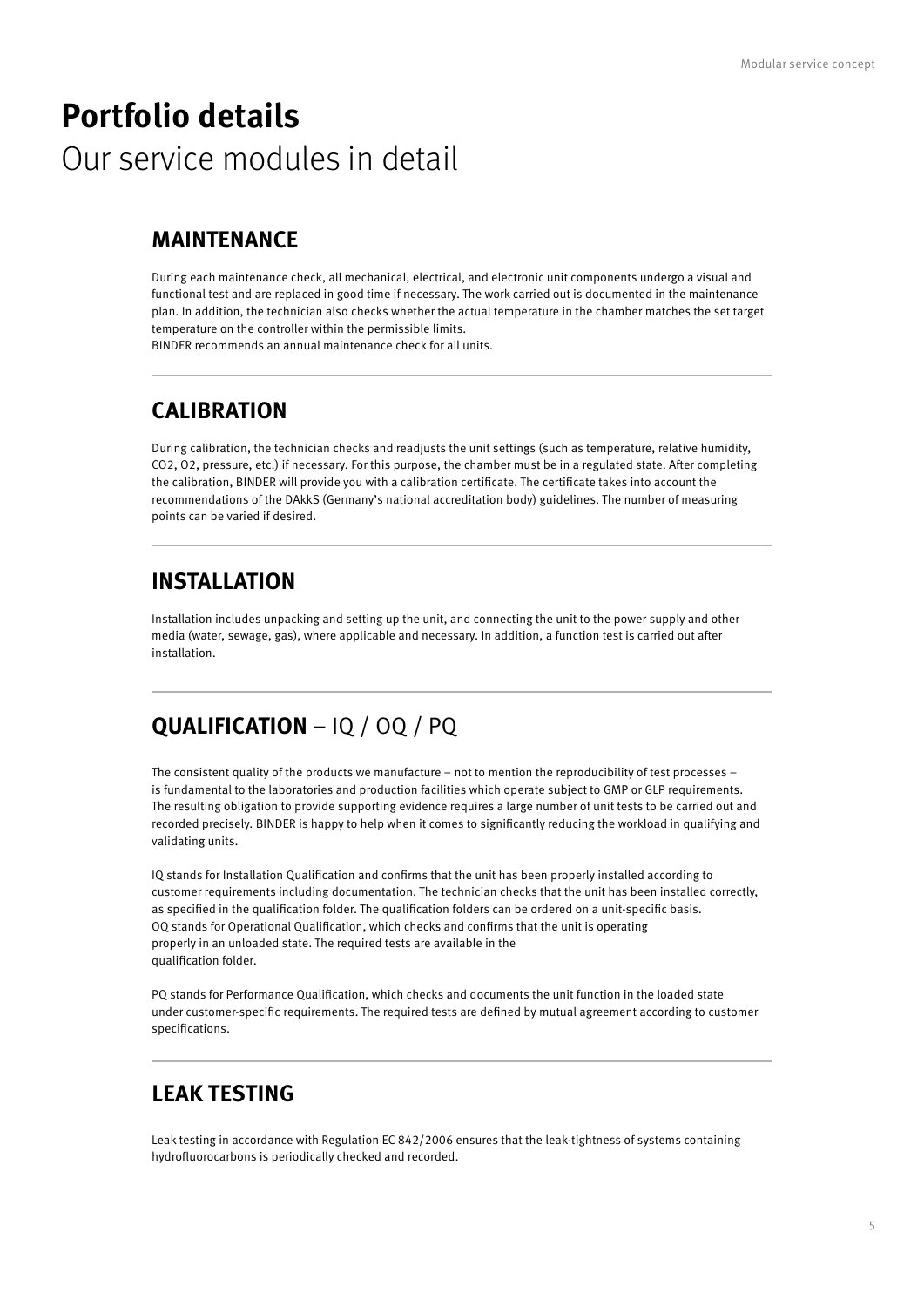### **BINDER SERVICE for drying and heating chambers** E, ED, ED-S, FD, FD-S, FED, FP, M, and FDL series



| Service                                         | Description                                                                                                                                                                                                                                                                                                                                            | Art. no.   | <b>Series</b>            |
|-------------------------------------------------|--------------------------------------------------------------------------------------------------------------------------------------------------------------------------------------------------------------------------------------------------------------------------------------------------------------------------------------------------------|------------|--------------------------|
| Maintenance services                            |                                                                                                                                                                                                                                                                                                                                                        |            |                          |
| Maintenance                                     | Functional testing of all electrical and mechanical components,<br>short calibration, documentation in the maintenance schedule                                                                                                                                                                                                                        | DL20-0200  | All                      |
| Maintenance contracts                           | Combination of appropriate service modules to create an optimized, cost-effective overall<br>package, 3-year contract period with maintenance interval of 12 months, warranty can be<br>extended, discount on all services and spare parts used during the maintenance work.<br>Reduced service technician hourly rates for all necessary service work | On request | All                      |
| <b>Calibration services</b>                     |                                                                                                                                                                                                                                                                                                                                                        |            |                          |
| Temperature calibration                         | Temperature calibration with 1 measuring point in center of chamber at a specified test<br>temperature, including certificate                                                                                                                                                                                                                          | DL30-0101  | All                      |
| Temperature calibration -<br>Expansion          | Calibration of each additional measuring point in center of chamber at a specified test<br>temperature, including certificate                                                                                                                                                                                                                          | DL30-0102  | All                      |
| Temperature measurement,<br>9 measuring points  | Temperature measurement with 9 measuring points at a specified test temperature,<br>including certificate                                                                                                                                                                                                                                              | DL30-0109  | All except E             |
| Temperature measurement,<br>18 measuring points | Temperature measurement with 18 measuring points at a specified test temperature,<br>including certificate                                                                                                                                                                                                                                             | DL30-0118  | All except E, ED-S, FD-S |
| Temperature measurement,<br>27 measuring points | Temperature measurement with 27 measuring points at a specified test temperature,<br>including certificate                                                                                                                                                                                                                                             | DL30-0127  | All except E             |
| Measurement of air exchange rate                | Measurement of air exchange rate according to ASTM D5374, including certificate                                                                                                                                                                                                                                                                        | DL33-0000  | All except E, ED-S       |
| <b>Validation services</b>                      |                                                                                                                                                                                                                                                                                                                                                        |            |                          |
| Execution of IQ/OQ                              | Execution of IQ/OQ in accordance with qualification folder                                                                                                                                                                                                                                                                                             | DL40-0100  | ED, FD, FED, FDL         |
|                                                 |                                                                                                                                                                                                                                                                                                                                                        | DL41-0200  | FP, M                    |
| Execution of IQ/OQ/PQ                           | Execution of IQ/OQ/PQ in accordance with qualification folder                                                                                                                                                                                                                                                                                          | DL44-0500  | All except E, ED-S, FD-S |
| Qualification folder IQ/OQ                      | The folder contains supporting documents for validation performed by customer,<br>consisting of: IQ/OQ checklists, unit schematics, QM certificate in accordance with<br>ISO 9001                                                                                                                                                                      | On request |                          |
| Qualification folder<br>IQ/OQ/PQ                | The folder contains supporting documents for validation performed by customer,<br>according to customer requirements, PQ section added to qualification folder IQ/OQ                                                                                                                                                                                   | On request |                          |
| Installation services                           |                                                                                                                                                                                                                                                                                                                                                        |            |                          |
| Unit installation                               | Unpacking and setting up of unit, connecting to existing connections, and checking function                                                                                                                                                                                                                                                            | DL10-0100  | All                      |
| Unit instructions                               | Unit function instructions for operation and programming of the controller                                                                                                                                                                                                                                                                             | DL10-0500  | All                      |
| <b>Warranty services</b>                        |                                                                                                                                                                                                                                                                                                                                                        |            |                          |
| Warranty extension from<br>2 to 3 years         | The warranty is extended from 2 to 3 years from the delivery date,<br>wear parts are excluded                                                                                                                                                                                                                                                          | On request |                          |
| Warranty extension from<br>2 to 5 years         | The warranty is extended from 2 to 5 years from the delivery date,<br>wear parts are excluded                                                                                                                                                                                                                                                          | On request |                          |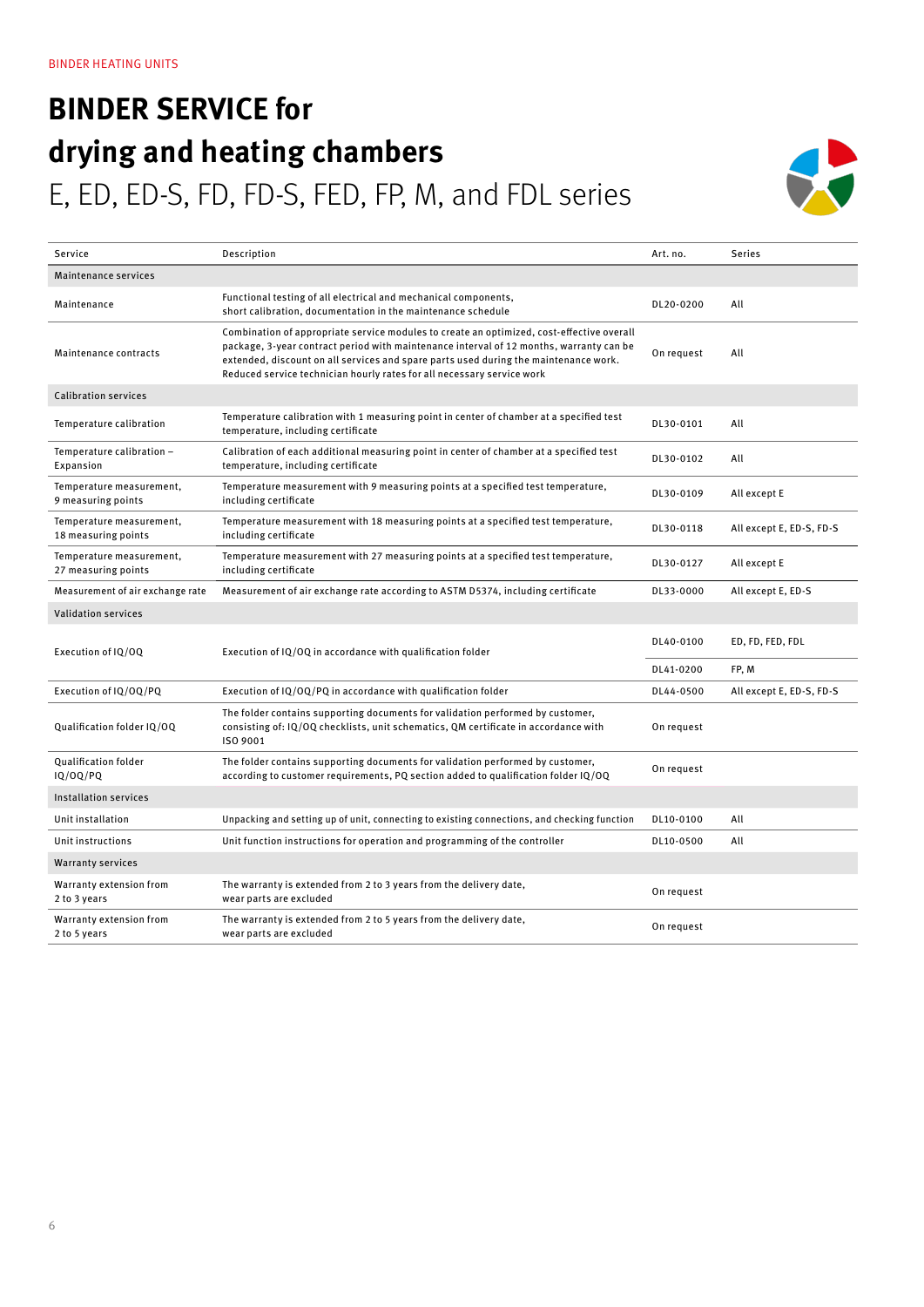## **BINDER SERVICE for incubators** B, BD, BD-S, BF, KB, and KT series



| Service                                         | Description                                                                                                                                                                                                                                                                                                                                            | Art. no.   | <b>Series</b>      |
|-------------------------------------------------|--------------------------------------------------------------------------------------------------------------------------------------------------------------------------------------------------------------------------------------------------------------------------------------------------------------------------------------------------------|------------|--------------------|
| Maintenance services                            |                                                                                                                                                                                                                                                                                                                                                        |            |                    |
| Maintenance                                     | Functional testing of all electrical and mechanical components,<br>short calibration, documentation in the maintenance schedule                                                                                                                                                                                                                        | DL20-0200  | All                |
| Maintenance contracts                           | Combination of appropriate service modules to create an optimized, cost-effective overall<br>package, 3-year contract period with maintenance interval of 12 months, warranty can be<br>extended, discount on all services and spare parts used during the maintenance work.<br>Reduced service technician hourly rates for all necessary service work | On request | All                |
| <b>Calibration services</b>                     |                                                                                                                                                                                                                                                                                                                                                        |            |                    |
| Temperature calibration                         | Temperature calibration with 1 measuring point in center of chamber at a specified test<br>temperature, including certificate                                                                                                                                                                                                                          | DL30-0101  | All                |
| Temperature calibration -<br>Expansion          | Calibration of each additional measuring point in center of chamber at a specified test<br>temperature, including certificate                                                                                                                                                                                                                          | DL30-0102  | All                |
| Temperature measurement,<br>9 measuring points  | Temperature measurement with 9 measuring points at a specified test temperature,<br>including certificate                                                                                                                                                                                                                                              | DL30-0109  | All except B       |
| Temperature measurement,<br>18 measuring points | Temperature measurement with 18 measuring points at a specified test temperature,<br>including certificate                                                                                                                                                                                                                                             | DL30-0118  | All except B, BD-S |
| Temperature measurement,<br>27 measuring points | Temperature measurement with 27 measuring points at a specified test temperature,<br>including certificate                                                                                                                                                                                                                                             | DL30-0127  | All except B       |
| <b>Validation services</b>                      |                                                                                                                                                                                                                                                                                                                                                        |            |                    |
| Execution of IQ/OQ                              | Execution of IQ/OQ in accordance with qualification folder                                                                                                                                                                                                                                                                                             | DL40-0100  | BD, BF             |
|                                                 |                                                                                                                                                                                                                                                                                                                                                        | DL41-0200  | KB, KT             |
| Execution of IQ/OQ/PQ                           | Execution of IQ/OQ/PQ in accordance with qualification folder                                                                                                                                                                                                                                                                                          | DL44-0500  | All except B, BD-S |
| Qualification folder IQ/OQ                      | The folder contains supporting documents for validation performed by customer,<br>consisting of: IQ/OQ checklists, unit schematics, QM certificate in accordance with ISO 9001                                                                                                                                                                         | On request |                    |
| Qualification folder<br>IQ/OQ/PQ                | The folder contains supporting documents for validation performed by customer, according<br>to customer requirements, PQ section added to qualification folder IQ/OQ                                                                                                                                                                                   | On request |                    |
| Installation services                           |                                                                                                                                                                                                                                                                                                                                                        |            |                    |
| Unit installation                               | Unpacking and setting up of unit, connecting to existing connections, and checking function                                                                                                                                                                                                                                                            | DL10-0100  | All                |
| Unit instructions                               | Unit function instructions for operation and programming of the controller                                                                                                                                                                                                                                                                             | DL10-0500  | All                |
| <b>Warranty services</b>                        |                                                                                                                                                                                                                                                                                                                                                        |            |                    |
| Warranty extension from<br>2 to 3 years         | The warranty is extended from 2 to 3 years from the delivery date,<br>wear parts are excluded                                                                                                                                                                                                                                                          | On request |                    |
| Warranty extension from<br>2 to 5 years         | The warranty is extended from 2 to 5 years from the delivery date,<br>wear parts are excluded                                                                                                                                                                                                                                                          | On request |                    |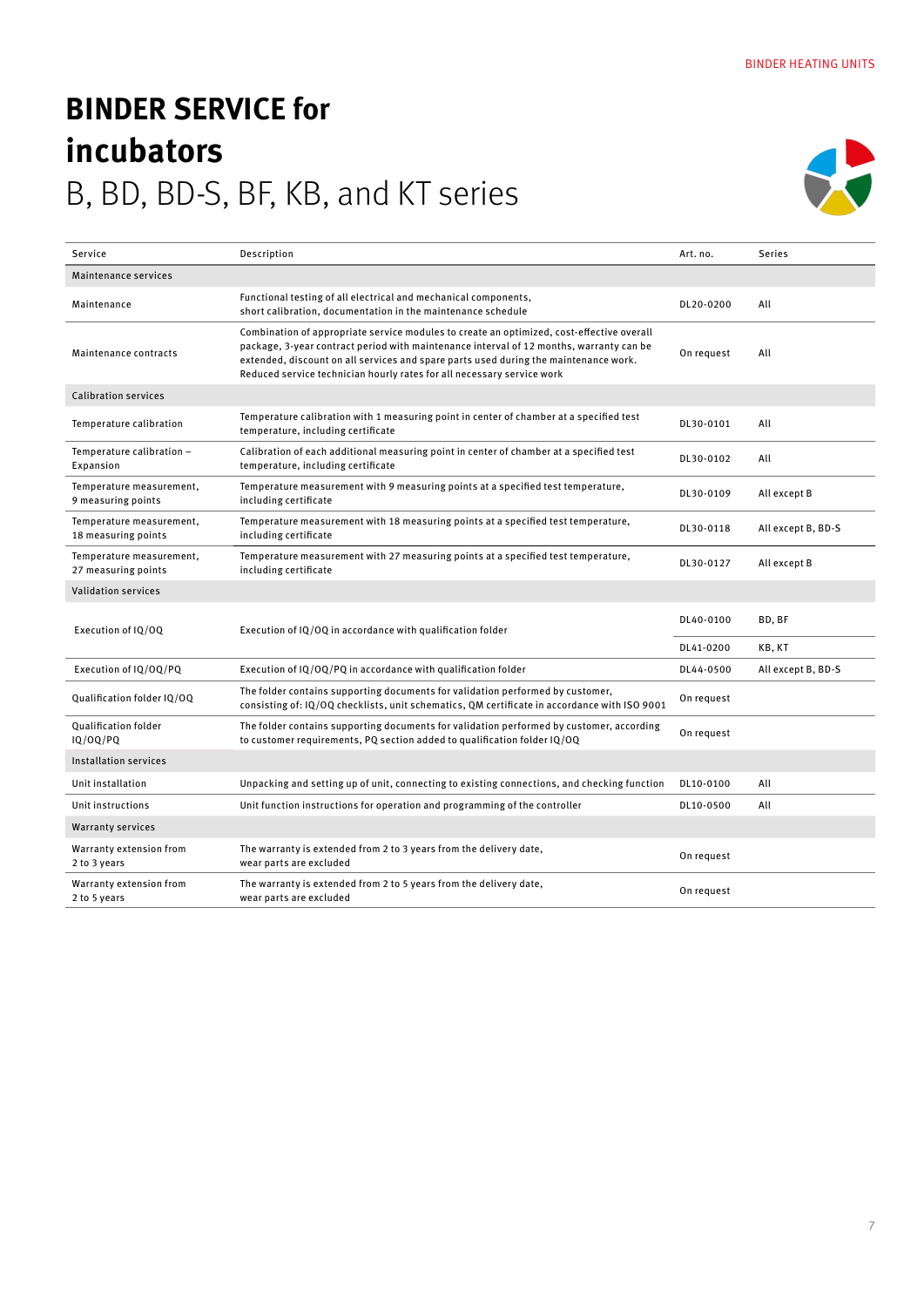# **BINDER SERVICE for constant climate chambers**

### KBF, KBF-S, KBF P, KBF LQC, and KMF series



| Service                                                                                                                       | Description                                                                                                                                                                                                                                                                                                                                            | Art. no.   | Series                  |
|-------------------------------------------------------------------------------------------------------------------------------|--------------------------------------------------------------------------------------------------------------------------------------------------------------------------------------------------------------------------------------------------------------------------------------------------------------------------------------------------------|------------|-------------------------|
| Maintenance services                                                                                                          |                                                                                                                                                                                                                                                                                                                                                        |            |                         |
| Maintenance                                                                                                                   | Functional testing of all electrical and mechanical components,<br>short calibration, documentation in the maintenance schedule                                                                                                                                                                                                                        | DL20-0400  | All                     |
| Maintenance contracts                                                                                                         | Combination of appropriate service modules to create an optimized, cost-effective overall package,<br>3-year contract period with maintenance interval of 12 months, warranty can be extended, discount on<br>all services and spare parts used during the maintenance work. Reduced service technician hourly rates<br>for all necessary service work | On request | All                     |
| <b>Calibration services</b>                                                                                                   |                                                                                                                                                                                                                                                                                                                                                        |            |                         |
| Temperature and humidity<br>calibration                                                                                       | Temperature and humidity calibration with 1 measuring point in center of chamber at specified values,<br>including certificate                                                                                                                                                                                                                         | DL30-0301  | All                     |
| Temperature and humidity<br>calibration - Expansion                                                                           | Calibration of each additional measuring point in center of chamber at specified values, including<br>certificate                                                                                                                                                                                                                                      | DL30-0302  | All                     |
| Temperature measurement,<br>9 temperature measuring points<br>and 1 humidity measuring point                                  | Temperature measurement with 9 temperature measuring points and 1 humidity measuring point in<br>center of chamber at specified values, including certificate                                                                                                                                                                                          | DL30-0309  | All                     |
| Temperature measurement,<br>18 temperature measuring points<br>and 1 humidity measuring point                                 | Temperature measurement with 18 temperature measuring points and 1 humidity measuring point in<br>center of chamber at specified values, including certificate                                                                                                                                                                                         | DL30-0318  | All                     |
| Temperature measurement,<br>27 temperature measuring points<br>and 1 humidity measuring point                                 | Temperature measurement with 27 temperature measuring points and 1 humidity measuring point in<br>center of chamber at specified values, including certificate                                                                                                                                                                                         | DL30-0327  | All                     |
| Temperature measurement in<br>accordance with DIN 12880,<br>27 temperature measuring points<br>and 1 humidity measuring point | Temperature measurement in accordance with DIN 12880 with 27 temperature measuring points and<br>1 humidity measuring point in center of chamber at specified values, including certificate                                                                                                                                                            | DL30-0427  | All                     |
| Light photometry, 25 measuring<br>points                                                                                      | Light photometry, 25 measuring points on 3 measurement levels, intensity measurements for visible<br>light and UVA, as well as spectral distribution (qualitative spectral measurements 250-785 nm),<br>including certificate                                                                                                                          | DL30-0525  | <b>KBFP, KBF</b><br>LQC |
| <b>Validation services</b>                                                                                                    |                                                                                                                                                                                                                                                                                                                                                        |            |                         |
| Execution of IQ/OQ                                                                                                            | Execution of IQ/OQ in accordance with qualification folder                                                                                                                                                                                                                                                                                             | DL42-0300  | KMF, KBF,<br>KBF-S      |
| Execution of IQ/OQ incl. light<br>photometry                                                                                  | Execution of IQ/OQ including light photometry in accordance with qualification folder                                                                                                                                                                                                                                                                  | DL43-0400  | KBF P, KBF<br>LQC       |
| Execution of IQ/OQ/PQ                                                                                                         | Execution of IQ/OQ/PQ in accordance with qualification folder                                                                                                                                                                                                                                                                                          | DL44-0500  | All                     |
| Qualification folder IQ/OQ                                                                                                    | The folder contains supporting documents for validation performed by customer, consisting of:<br>IQ/OQ checklists, unit schematics, QM certificate in accordance with ISO 9001                                                                                                                                                                         | On request |                         |
| Qualification folder<br>IQ/OQ/PQ                                                                                              | The folder contains supporting documents for validation performed by customer, according to customer<br>requirements, PQ section added to qualification folder IQ/OQ                                                                                                                                                                                   | On request |                         |
| Installation services                                                                                                         |                                                                                                                                                                                                                                                                                                                                                        |            |                         |
| Unit installation                                                                                                             | Unpacking and setting up of unit, connecting to existing connections, and checking function                                                                                                                                                                                                                                                            | DL10-0300  | All                     |
| Unit instructions                                                                                                             | Unit function instructions for operation and programming of the controller                                                                                                                                                                                                                                                                             | DL10-0700  | All                     |
| <b>Warranty services</b>                                                                                                      |                                                                                                                                                                                                                                                                                                                                                        |            |                         |
| Warranty extension from<br>2 to 3 years                                                                                       | The warranty is extended from 2 to 3 years from the delivery date, wear parts are excluded                                                                                                                                                                                                                                                             | On request |                         |
| Warranty extension from<br>2 to 5 years                                                                                       | The warranty is extended from 2 to 5 years from the delivery date, wear parts are excluded                                                                                                                                                                                                                                                             | On request |                         |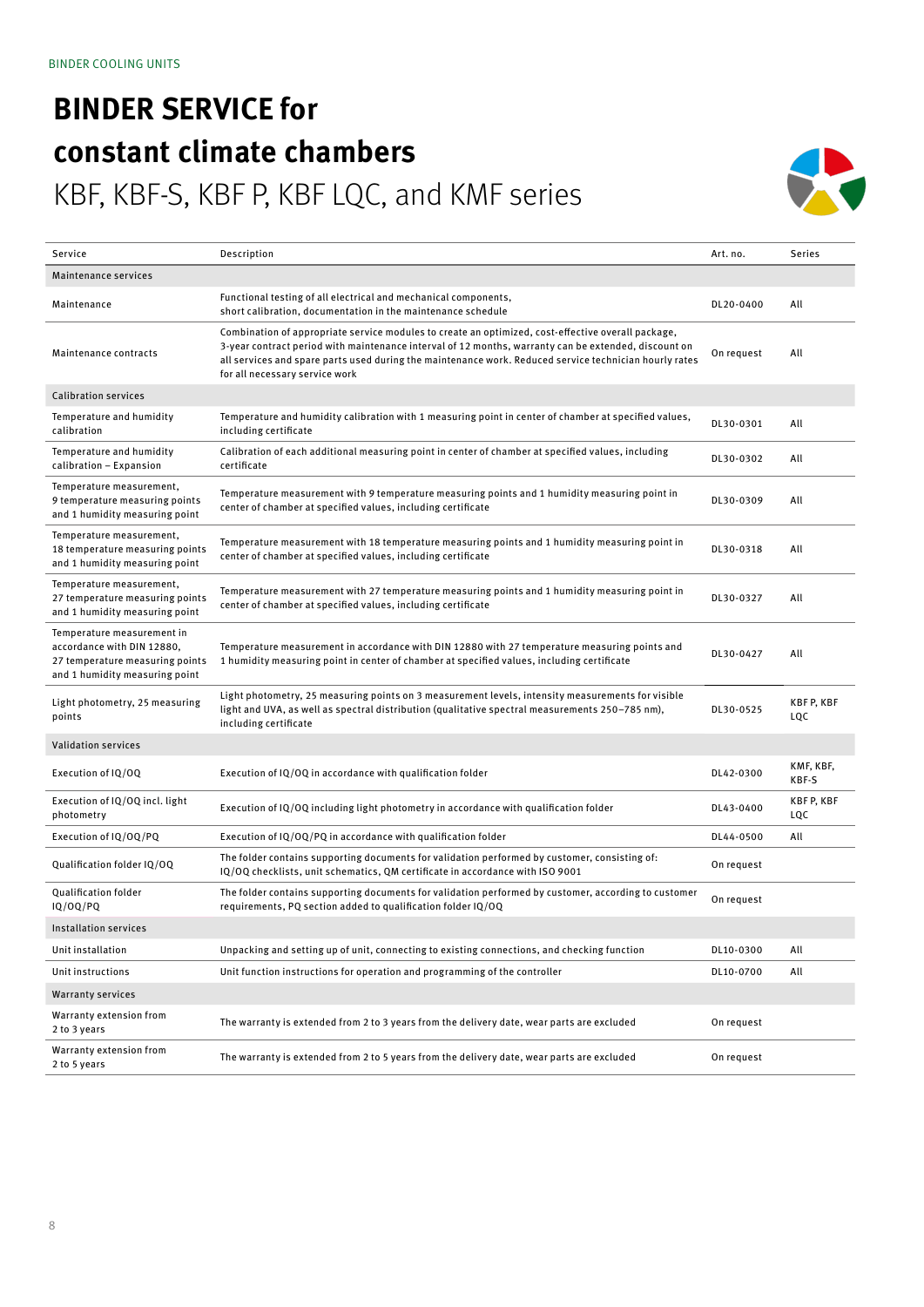### **BINDER SERVICE for dynamic climate chambers**

MK, MKF, MKT, and MKFT series



| Service                                                                                                                       | Description                                                                                                                                                                                                                                                                                                                                            | Art. no.   | Series              |
|-------------------------------------------------------------------------------------------------------------------------------|--------------------------------------------------------------------------------------------------------------------------------------------------------------------------------------------------------------------------------------------------------------------------------------------------------------------------------------------------------|------------|---------------------|
| Maintenance services                                                                                                          |                                                                                                                                                                                                                                                                                                                                                        |            |                     |
| Maintenance                                                                                                                   | Functional testing of all electrical and mechanical components,<br>short calibration, documentation in the maintenance schedule                                                                                                                                                                                                                        | DL20-0500  | All                 |
| Maintenance contracts                                                                                                         | Combination of appropriate service modules to create an optimized, cost-effective overall package,<br>3-year contract period with maintenance interval of 12 months, warranty can be extended, discount on all<br>services and spare parts used during the maintenance work. Reduced service technician hourly rates for<br>all necessary service work | On request | All                 |
| <b>Calibration services</b>                                                                                                   |                                                                                                                                                                                                                                                                                                                                                        |            |                     |
| Temperature calibration                                                                                                       | Temperature calibration with 1 measuring point in center of chamber at a specified test temperature,<br>including certificate                                                                                                                                                                                                                          | DL30-0101  | MK, MKT             |
| Temperature calibration -<br>Expansion                                                                                        | Calibration of each additional measuring point in center of chamber at a specified test temperature,<br>including certificate                                                                                                                                                                                                                          | DL30-0102  | MK, MKT             |
| Temperature measurement,<br>9 measuring points                                                                                | Temperature measurement with 9 measuring points at a specified test temperature, including certificate                                                                                                                                                                                                                                                 | DL30-0109  | MK, MKT             |
| Temperature measurement,<br>18 measuring points                                                                               | Temperature measurement with 18 measuring points at a specified test temperature, including certificate                                                                                                                                                                                                                                                | DL30-0118  | MK, MKT             |
| Temperature measurement,<br>27 measuring points                                                                               | Temperature measurement with 27 measuring points at a specified test temperature, including certificate                                                                                                                                                                                                                                                | DL30-0127  | MK, MKT             |
| Temperature and humidity<br>calibration                                                                                       | Temperature and humidity calibration with 1 measuring point in center of chamber at specified values,<br>including certificate                                                                                                                                                                                                                         | DL30-0301  | MKF,<br><b>MKFT</b> |
| Temperature and humidity<br>calibration - Expansion                                                                           | Calibration of each additional measuring point in center of chamber at specified values, including certificate                                                                                                                                                                                                                                         | DL30-0302  | MKF,<br><b>MKFT</b> |
| Temperature measurement,<br>9 temperature measuring points<br>and 1 humidity measuring point                                  | Temperature measurement with 9 temperature measuring points and 1 humidity measuring point in center<br>of chamber at specified values, including certificate                                                                                                                                                                                          | DL30-0309  | MKF,<br><b>MKFT</b> |
| Temperature measurement,<br>18 temperature measuring points<br>and 1 humidity measuring point                                 | Temperature measurement with 18 temperature measuring points and 1 humidity measuring point in center<br>of chamber at specified values, including certificate                                                                                                                                                                                         | DL30-0318  | MKF,<br><b>MKFT</b> |
| Temperature measurement,<br>27 temperature measuring points<br>and 1 humidity measuring point                                 | Temperature measurement with 27 temperature measuring points and 1 humidity measuring point in center<br>of chamber at specified values, including certificate                                                                                                                                                                                         | DL30-0327  | MKF,<br><b>MKFT</b> |
| Temperature measurement in<br>accordance with DIN 12880,<br>27 temperature measuring points<br>and 1 humidity measuring point | Temperature measurement in accordance with DIN 12880 with 27 temperature measuring points and<br>1 humidity measuring point in center of chamber at specified values,<br>including certificate                                                                                                                                                         | DL30-0427  | MKF,<br><b>MKFT</b> |
| <b>Validation services</b>                                                                                                    |                                                                                                                                                                                                                                                                                                                                                        |            |                     |
|                                                                                                                               |                                                                                                                                                                                                                                                                                                                                                        | DL41-0200  | MK, MKT             |
| Execution of IQ/OQ                                                                                                            | Execution of IQ/OQ in accordance with qualification folder                                                                                                                                                                                                                                                                                             | DL42-0300  | MKF,<br><b>MKFT</b> |
| Execution of IQ/OQ/PQ                                                                                                         | Execution of IQ/OQ/PQ in accordance with qualification folder                                                                                                                                                                                                                                                                                          | DL44-0500  | All                 |
| Qualification folder IQ/OQ                                                                                                    | The folder contains supporting documents for validation performed by customer,<br>consisting of: IQ/OQ checklists, unit schematics, QM certificate in accordance with ISO 9001                                                                                                                                                                         | On request |                     |
| Qualification folder IQ/OQ/PQ                                                                                                 | The folder contains supporting documents for validation performed by customer, according to customer<br>requirements, PQ section added to qualification folder IQ/OQ                                                                                                                                                                                   | On request |                     |
| Installation services                                                                                                         |                                                                                                                                                                                                                                                                                                                                                        |            |                     |
| Unit installation                                                                                                             | Unpacking and setting up of unit, connecting to existing connections, and checking function                                                                                                                                                                                                                                                            | DL10-0300  | All                 |
| Unit instructions                                                                                                             | Unit function instructions for operation and programming of the controller                                                                                                                                                                                                                                                                             | DL10-0700  | All                 |
| Leak testing incl. test book                                                                                                  |                                                                                                                                                                                                                                                                                                                                                        |            |                     |
| Leak testing                                                                                                                  | Leak testing in accordance with Regulation EC 842/2006. Includes test book                                                                                                                                                                                                                                                                             | DL00-0034  | All<br>except<br>MК |
| <b>Warranty services</b>                                                                                                      |                                                                                                                                                                                                                                                                                                                                                        |            |                     |
| Warranty extension from<br>2 to 3 years                                                                                       | The warranty is extended from 2 to 3 years from the delivery date, wear parts are excluded                                                                                                                                                                                                                                                             | On request |                     |
| Warranty extension from<br>2 to 5 years                                                                                       | The warranty is extended from 2 to 5 years from the delivery date, wear parts are excluded                                                                                                                                                                                                                                                             | On request |                     |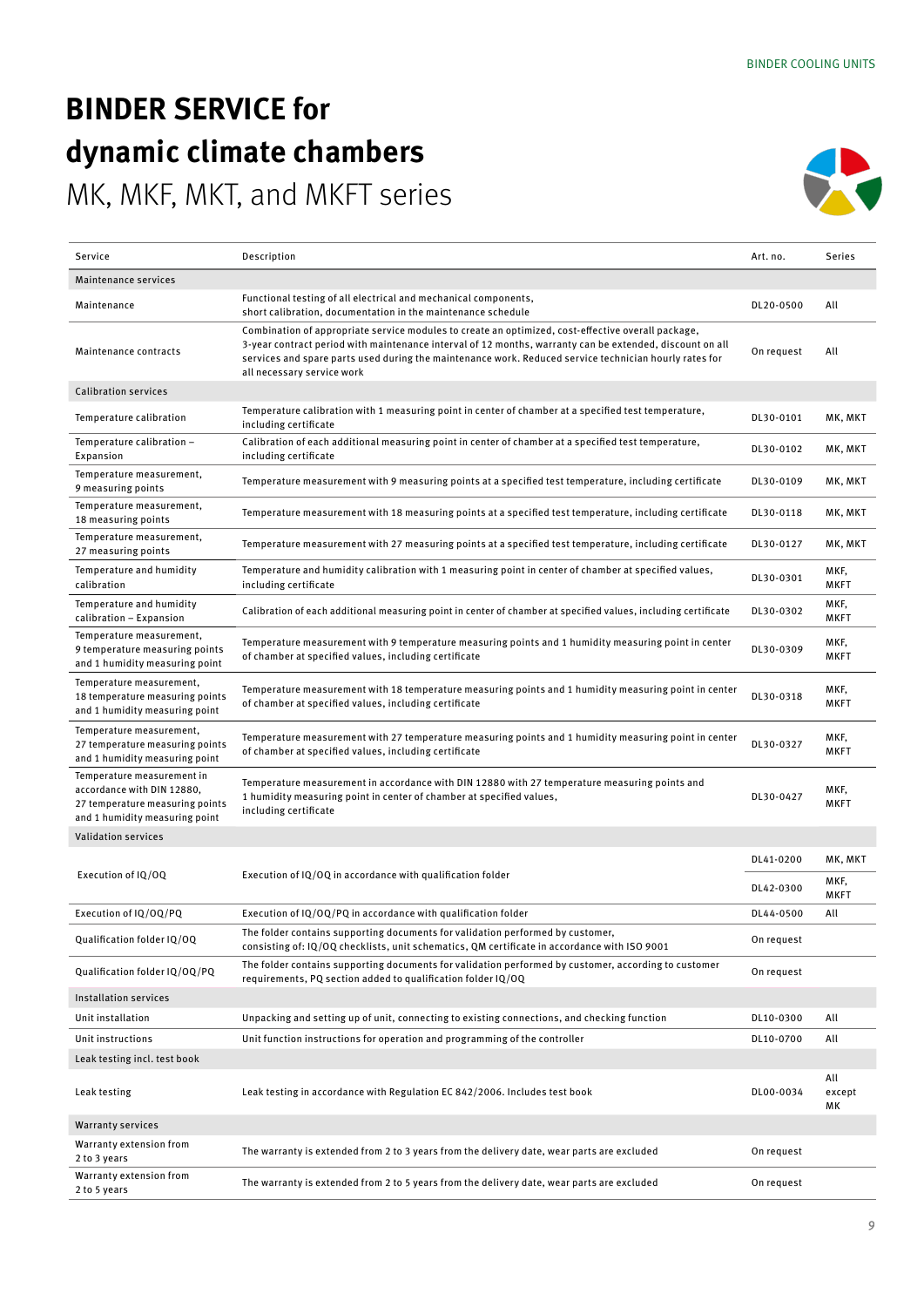### **BINDER SERVICE for growth chambers** KBW and KBWF series



| Service                                                                                                                       | Description                                                                                                                                                                                                                                                                                                                                            | Art. no.   | Series      |
|-------------------------------------------------------------------------------------------------------------------------------|--------------------------------------------------------------------------------------------------------------------------------------------------------------------------------------------------------------------------------------------------------------------------------------------------------------------------------------------------------|------------|-------------|
| Maintenance services                                                                                                          |                                                                                                                                                                                                                                                                                                                                                        |            |             |
| Maintenance                                                                                                                   | Functional testing of all electrical and mechanical components, short calibration, documentation in<br>the maintenance schedule                                                                                                                                                                                                                        | DL20-0400  | All         |
| Maintenance contracts                                                                                                         | Combination of appropriate service modules to create an optimized, cost-effective overall package,<br>3-year contract period with maintenance interval of 12 months, warranty can be extended, discount<br>on all services and spare parts used during the maintenance work. Reduced service technician hourly<br>rates for all necessary service work | On request | All         |
| <b>Calibration services</b>                                                                                                   |                                                                                                                                                                                                                                                                                                                                                        |            |             |
| Temperature calibration                                                                                                       | Temperature calibration with 1 measuring point in center of chamber at a specified test temperature,<br>including certificate                                                                                                                                                                                                                          | DL30-0101  | <b>KBW</b>  |
| Temperature calibration -<br>Expansion                                                                                        | Calibration of each additional measuring point in center of chamber at a specified test temperature,<br>including certificate                                                                                                                                                                                                                          | DL30-0102  | KBW         |
| Temperature measurement,<br>9 measuring points                                                                                | Temperature measurement with 9 measuring points at a specified test temperature,<br>including certificate                                                                                                                                                                                                                                              | DL30-0109  | <b>KBW</b>  |
| Temperature measurement,<br>15 measuring points                                                                               | Temperature measurement with 15 measuring points at a specified test temperature,<br>including certificate                                                                                                                                                                                                                                             | DL30-0118  | <b>KBW</b>  |
| Temperature measurement,<br>27 measuring points                                                                               | Temperature measurement with 27 measuring points at a specified test temperature,<br>including certificate                                                                                                                                                                                                                                             | DL30-0127  | <b>KBW</b>  |
| Temperature and humidity calibration                                                                                          | Temperature and humidity calibration with 1 measuring point in center of chamber at specified<br>values, including certificate                                                                                                                                                                                                                         | DL30-0301  | <b>KBWF</b> |
| Temperature and humidity calibration -<br>Expansion                                                                           | Calibration of each additional measuring point in center of chamber at specified values, including<br>certificate                                                                                                                                                                                                                                      | DL30-0302  | <b>KBWF</b> |
| Temperature measurement,<br>9 temperature measuring points and<br>1 humidity measuring point                                  | Temperature measurement with 9 temperature measuring points and 1 humidity measuring point in<br>center of chamber at specified values, including certificate                                                                                                                                                                                          | DL30-0309  | <b>KBWF</b> |
| Temperature measurement,<br>18 temperature measuring points and<br>1 humidity measuring point                                 | Temperature measurement with 18 temperature measuring points and 1 humidity measuring point in<br>center of chamber at specified values, including certificate                                                                                                                                                                                         | DL30-0318  | <b>KBWF</b> |
| Temperature measurement,<br>27 temperature measuring points and<br>1 humidity measuring point                                 | Temperature measurement with 27 temperature measuring points and 1 humidity measuring point in<br>center of chamber at specified values, including certificate                                                                                                                                                                                         | DL30-0327  | <b>KBWF</b> |
| Temperature measurement<br>in accordance with DIN 12880,<br>27 temperature measuring points and<br>1 humidity measuring point | Temperature measurement in accordance with DIN 12880 with 27 temperature measuring points and<br>1 humidity measuring point in center of chamber at specified values, including certificate                                                                                                                                                            | DL30-0427  | <b>KBWF</b> |
| Radiometric light photometry                                                                                                  | Radiometric measurement in the visible spectrum with determination and documentation of intensity<br>distribution from an illumination cassette on 3 measurement levels, including certificate                                                                                                                                                         | DL31-0000  | All         |
| <b>Validation services</b>                                                                                                    |                                                                                                                                                                                                                                                                                                                                                        |            |             |
| Execution of IQ/OQ incl. light photometry                                                                                     | Execution of IQ/OQ including light photometry in accordance with qualification folder                                                                                                                                                                                                                                                                  | DL43-0400  | All         |
| Execution of IQ/OQ/PQ                                                                                                         | Execution of IQ/OQ/PQ in accordance with qualification folder                                                                                                                                                                                                                                                                                          | DL44-0500  | All         |
| Qualification folder IQ/OQ                                                                                                    | The folder contains supporting documents for validation performed by customer, consisting of:<br>IQ/OQ checklists, unit schematics, QM certificate in accordance with ISO 9001                                                                                                                                                                         | On request |             |
| Qualification folder IQ/OQ/PQ                                                                                                 | The folder contains supporting documents for validation performed by customer, according to<br>customer requirements, PQ section added to qualification folder IQ/OQ                                                                                                                                                                                   | On request |             |
| Installation services                                                                                                         |                                                                                                                                                                                                                                                                                                                                                        |            |             |
| Unit installation                                                                                                             | Unpacking and setting up of unit, connecting to existing connections, and checking function                                                                                                                                                                                                                                                            | DL10-0300  | All         |
| Unit instructions                                                                                                             | Unit function instructions for operation and programming of the controller                                                                                                                                                                                                                                                                             | DL10-0700  | All         |
| <b>Warranty services</b>                                                                                                      |                                                                                                                                                                                                                                                                                                                                                        |            |             |
| Warranty extension from<br>2 to 3 years                                                                                       | The warranty is extended from 2 to 3 years from the delivery date, wear parts are excluded                                                                                                                                                                                                                                                             | On request |             |
| Warranty extension from<br>2 to 5 years                                                                                       | The warranty is extended from 2 to 5 years from the delivery date, wear parts are excluded                                                                                                                                                                                                                                                             | On request |             |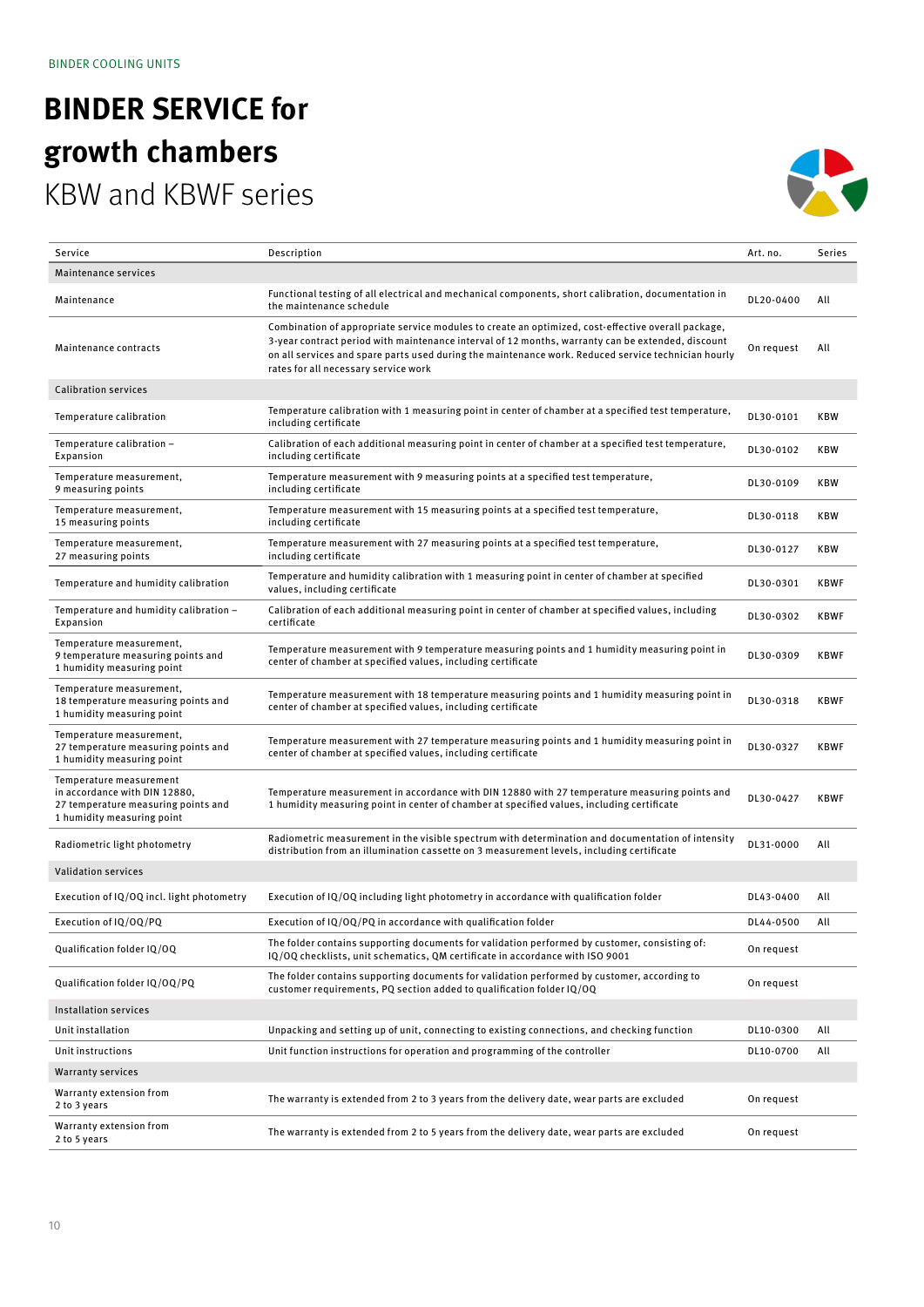### **BINDER SERVICE for ultra low temperature freezers**  UF V series



| Service                                         | Description                                                                                                                                                                                                                                                                                                                                         | Art. no.   |
|-------------------------------------------------|-----------------------------------------------------------------------------------------------------------------------------------------------------------------------------------------------------------------------------------------------------------------------------------------------------------------------------------------------------|------------|
| Maintenance services                            |                                                                                                                                                                                                                                                                                                                                                     |            |
| Maintenance                                     | Functional testing of all electrical and mechanical components, short calibration, documentation in the maintenance<br>schedule                                                                                                                                                                                                                     | DL20-0200  |
| Maintenance contracts                           | Combination of appropriate service modules to create an optimized, cost-effective overall package, 3-year contract<br>period with maintenance interval of 12 months, warranty can be extended, discount on all services and spare parts<br>used during the maintenance work. Reduced service technician hourly rates for all necessary service work | On request |
| <b>Calibration services</b>                     |                                                                                                                                                                                                                                                                                                                                                     |            |
| Temperature calibration                         | Temperature calibration with 1 measuring point in center of chamber at a specified test temperature, including certificate                                                                                                                                                                                                                          | DL30-0101  |
| Temperature calibration -<br>Expansion          | Calibration of each additional measuring point in center of chamber at a specified test temperature, including certificate                                                                                                                                                                                                                          | DL30-0102  |
| Temperature measurement,<br>20 measuring points | Temperature measurement with 20 measuring points at a specified test temperature, including certificate                                                                                                                                                                                                                                             | DL30-0620  |
| <b>Validation services</b>                      |                                                                                                                                                                                                                                                                                                                                                     |            |
| Execution of IQ/OQ                              | Execution of IQ/OQ in accordance with qualification folder                                                                                                                                                                                                                                                                                          | DL41-0200  |
| Execution of IQ/OQ/PQ                           | Execution of IQ/OQ/PQ in accordance with qualification folder                                                                                                                                                                                                                                                                                       | DL44-0500  |
| Qualification folder IQ/OQ                      | The folder contains supporting documents for validation performed by customer, consisting of:<br>IQ/OQ checklists, unit schematics, QM certificate in accordance with ISO 9001                                                                                                                                                                      | On request |
| Qualification folder IQ/OQ/PQ                   | The folder contains supporting documents for validation performed by customer,<br>according to customer requirements, PQ section added to qualification folder IQ/OQ                                                                                                                                                                                | On request |
| <b>Installation services</b>                    |                                                                                                                                                                                                                                                                                                                                                     |            |
| Unit installation                               | Unpacking and setting up of unit, connecting to existing connections, and checking function                                                                                                                                                                                                                                                         | DL10-0300  |
| Unit instructions                               | Unit function instructions for operation and programming of the controller                                                                                                                                                                                                                                                                          | DL10-0700  |
| <b>Warranty services</b>                        |                                                                                                                                                                                                                                                                                                                                                     |            |
| Warranty extension from<br>2 to 3 years         | The warranty is extended from 2 to 3 years from the delivery date, wear parts are excluded                                                                                                                                                                                                                                                          | On request |
| Warranty extension from<br>2 to 5 years         | The warranty is extended from 2 to 5 years from the delivery date, wear parts are excluded                                                                                                                                                                                                                                                          | On request |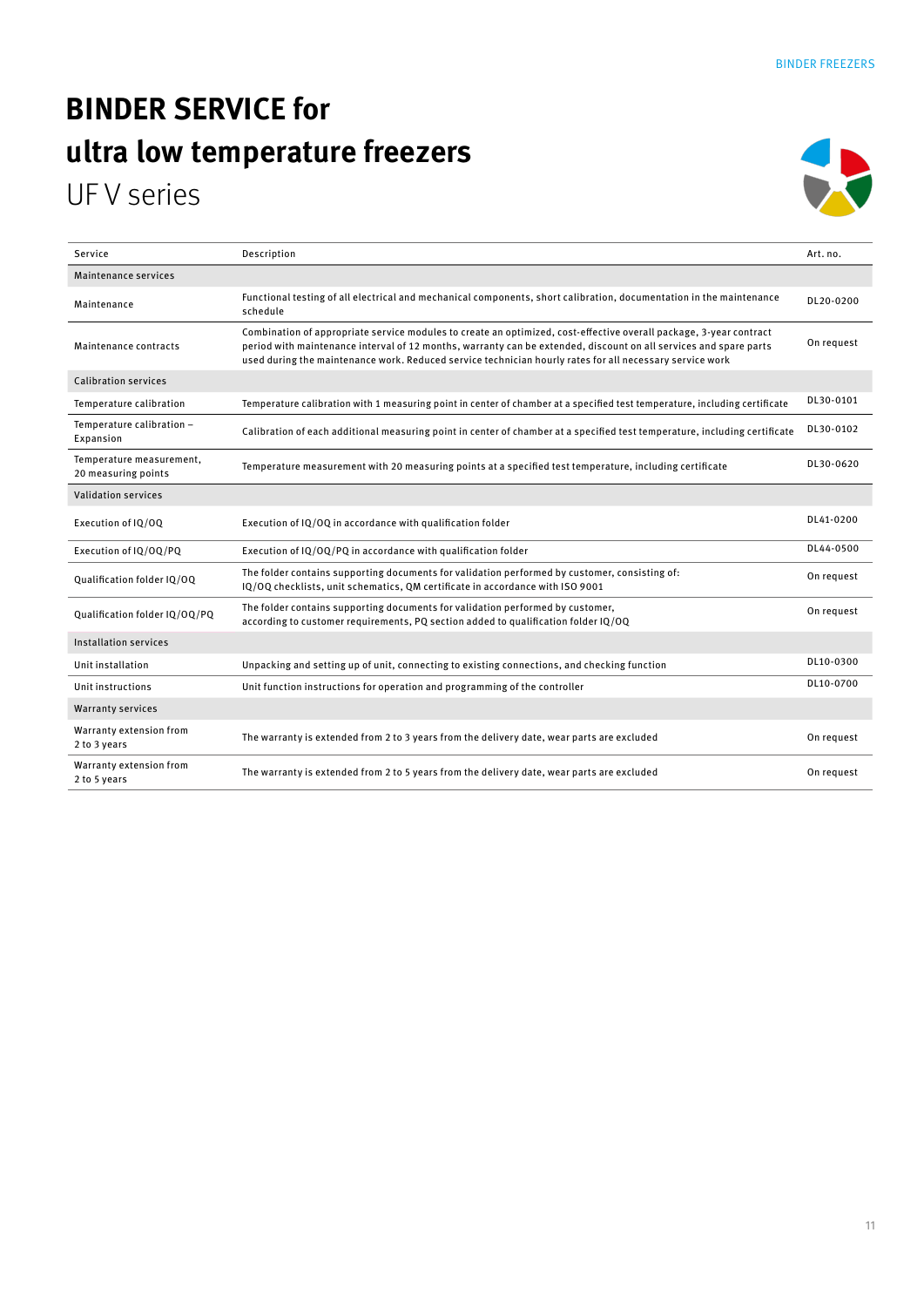### **BINDER SERVICE for CO₂ incubators**  C and CB series



| Service                                         | Description                                                                                                                                                                                                                                                                                                                                            | Art. no.   | <b>Series</b> |
|-------------------------------------------------|--------------------------------------------------------------------------------------------------------------------------------------------------------------------------------------------------------------------------------------------------------------------------------------------------------------------------------------------------------|------------|---------------|
| Maintenance services                            |                                                                                                                                                                                                                                                                                                                                                        |            |               |
| Maintenance                                     | Functional testing of all electrical and mechanical components, short calibration, documentation in the<br>maintenance schedule                                                                                                                                                                                                                        | DL20-0400  | All           |
| Maintenance contracts                           | Combination of appropriate service modules to create an optimized, cost-effective overall package,<br>3-year contract period with maintenance interval of 12 months, warranty can be extended, discount on<br>all services and spare parts used during the maintenance work. Reduced service technician hourly rates<br>for all necessary service work | On request | All           |
| <b>Calibration services</b>                     |                                                                                                                                                                                                                                                                                                                                                        |            |               |
| Temperature calibration                         | Temperature calibration with 1 measuring point in center of chamber at a specified test temperature,<br>including certificate                                                                                                                                                                                                                          | DL30-0101  | All           |
| Temperature calibration -<br>Expansion          | Calibration of each additional measuring point in center of chamber at a specified test temperature,<br>including certificate                                                                                                                                                                                                                          | DL30-0102  | All           |
| Temperature measurement,<br>9 measuring points  | Temperature measurement with 9 measuring points at a specified test temperature,<br>including certificate                                                                                                                                                                                                                                              | DL30-0109  | All           |
| Temperature measurement,<br>18 measuring points | Temperature measurement with 18 measuring points at a specified test temperature,<br>including certificate                                                                                                                                                                                                                                             | DL30-0118  | All           |
| Temperature measurement,<br>27 measuring points | Temperature measurement with 27 measuring points at a specified test temperature,<br>including certificate                                                                                                                                                                                                                                             | DL30-0127  | All           |
| CO <sub>2</sub> calibration                     | CO <sub>2</sub> calibration at a specified value, measurement takes place with analyzed test gas at 5 %, including<br>certificate                                                                                                                                                                                                                      | DL30-0401  | All           |
| O <sub>2</sub> calibration                      | $O2$ calibration with 1 measuring point in center of chamber at a specified $O2$ percentage value,<br>including certificate                                                                                                                                                                                                                            | DL30-0402  | СB            |
| <b>Validation services</b>                      |                                                                                                                                                                                                                                                                                                                                                        |            |               |
| Execution of IQ/OQ                              | Execution of IQ/OQ in accordance with qualification folder                                                                                                                                                                                                                                                                                             | DL41-0200  | All           |
| Execution of IQ/OQ/PQ                           | Execution of IQ/OQ/PQ in accordance with qualification folder                                                                                                                                                                                                                                                                                          | DL44-0500  | All           |
| Qualification folder IQ/OQ                      | The folder contains supporting documents for validation performed by customer, consisting of:<br>IQ/OQ checklists, unit schematics, QM certificate in accordance with ISO 9001                                                                                                                                                                         | On request |               |
| Qualification folder IQ/OQ/PQ                   | The folder contains supporting documents for validation performed by customer,<br>according to customer requirements, PQ section added to qualification folder IQ/OQ                                                                                                                                                                                   | On request |               |
| <b>Installation services</b>                    |                                                                                                                                                                                                                                                                                                                                                        |            |               |
| Unit installation                               | Unpacking and setting up of unit, connecting to existing connections, and checking function                                                                                                                                                                                                                                                            | DL10-0100  | All           |
| Unit instructions                               | Unit function instructions for operation and programming of the controller                                                                                                                                                                                                                                                                             | DL10-0500  | All           |
| <b>Warranty services</b>                        |                                                                                                                                                                                                                                                                                                                                                        |            |               |
| Warranty extension from<br>2 to 3 years         | The warranty is extended from 2 to 3 years from the delivery date, wear parts are excluded                                                                                                                                                                                                                                                             | On request |               |
| Warranty extension from<br>2 to 5 years         | The warranty is extended from 2 to 5 years from the delivery date, wear parts are excluded                                                                                                                                                                                                                                                             | On request |               |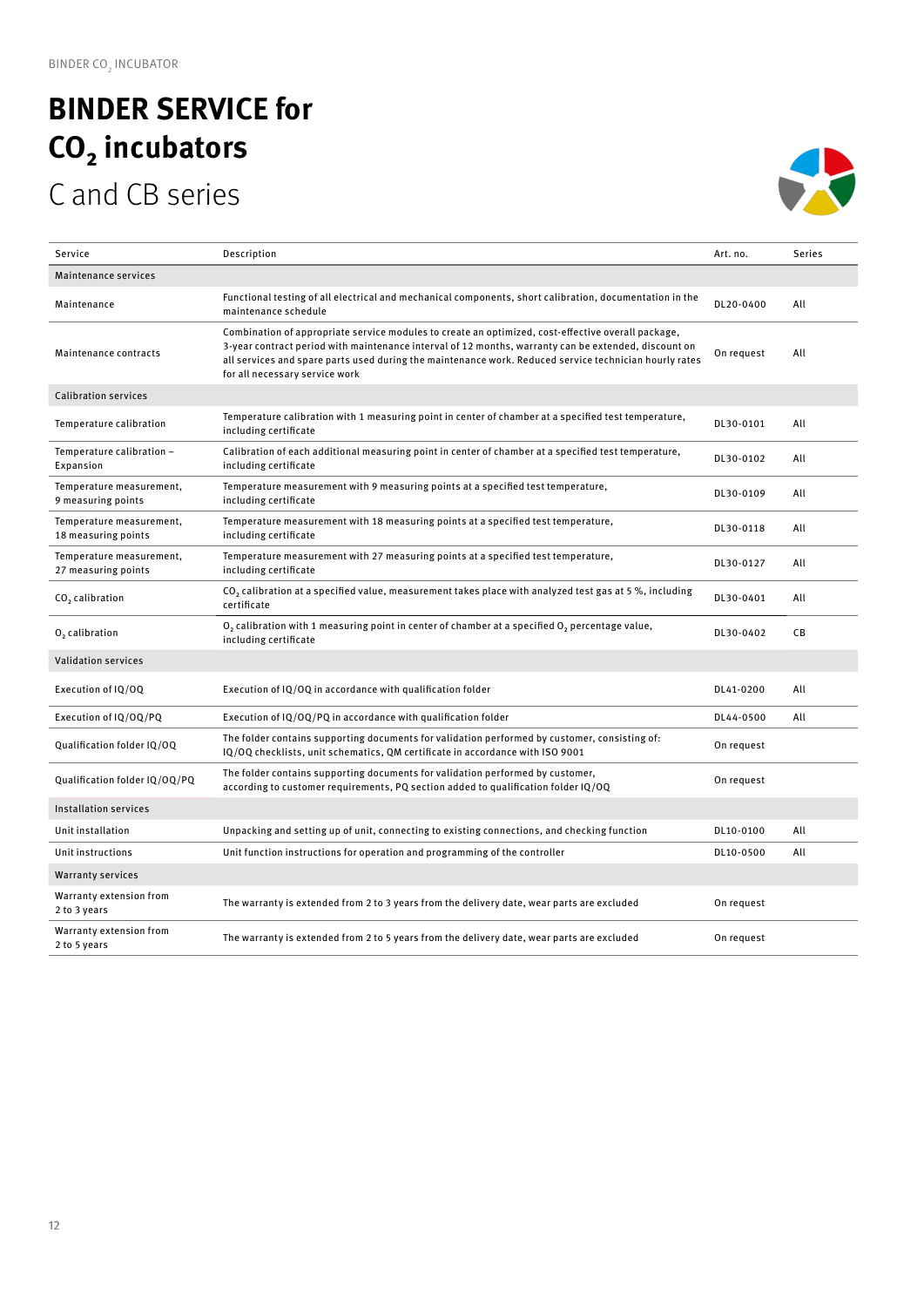### **BINDER SERVICE for vacuum drying chambers**

### VD and VDL series



| Service                                         | Description                                                                                                                                                                                                                                                                                                                                         | Art. no.   |
|-------------------------------------------------|-----------------------------------------------------------------------------------------------------------------------------------------------------------------------------------------------------------------------------------------------------------------------------------------------------------------------------------------------------|------------|
| Maintenance services                            |                                                                                                                                                                                                                                                                                                                                                     |            |
| Maintenance                                     | Functional testing of all electrical and mechanical components, short calibration, documentation in the maintenance<br>schedule                                                                                                                                                                                                                     | DL20-0400  |
| Maintenance contracts                           | Combination of appropriate service modules to create an optimized, cost-effective overall package, 3-year contract<br>period with maintenance interval of 12 months, warranty can be extended, discount on all services and spare parts<br>used during the maintenance work. Reduced service technician hourly rates for all necessary service work | On request |
| <b>Calibration services</b>                     |                                                                                                                                                                                                                                                                                                                                                     |            |
| Temperature calibration                         | Temperature calibration with 1 measuring point in center of chamber at a specified test temperature,<br>including certificate                                                                                                                                                                                                                       | DL30-0101  |
| Temperature calibration -<br>Expansion          | Calibration of each additional measuring point in center of chamber at a specified test temperature,<br>including certificate                                                                                                                                                                                                                       | DL30-0102  |
| Temperature measurement,<br>9 measuring points  | Temperature measurement with 9 measuring points at a specified test temperature, including certificate                                                                                                                                                                                                                                              | DL30-0109  |
| Temperature measurement,<br>15 measuring points | Temperature measurement with 15 measuring points at a specified test temperature,<br>including certificate                                                                                                                                                                                                                                          | DL30-0218  |
| Pressure calibration                            | Digital pressure display calibration at a specified pressure range of 20-900 mbar,<br>including certificate                                                                                                                                                                                                                                         | DL32-0000  |
| <b>Validation services</b>                      |                                                                                                                                                                                                                                                                                                                                                     |            |
| Execution of IQ/OQ                              | Execution of IQ/OQ in accordance with qualification folder                                                                                                                                                                                                                                                                                          | DL42-0300  |
| Execution of IQ/OQ/PQ                           | Execution of IQ/OQ/PQ in accordance with qualification folder                                                                                                                                                                                                                                                                                       | DL44-0500  |
| Qualification folder IQ/OQ                      | The folder contains supporting documents for validation performed by customer, consisting of:<br>IQ/OQ checklists, unit schematics, QM certificate in accordance with ISO 9001                                                                                                                                                                      | On request |
| Qualification folder IQ/OQ/PQ                   | The folder contains supporting documents for validation performed by customer, according to customer<br>requirements, PQ section added to qualification folder IQ/OQ                                                                                                                                                                                | On request |
| <b>Installation services</b>                    |                                                                                                                                                                                                                                                                                                                                                     |            |
| Unit installation                               | Unpacking and setting up of unit, connecting to existing connections, and checking function                                                                                                                                                                                                                                                         | DL10-0100  |
| Unit instructions                               | Unit function instructions for operation and programming of the controller                                                                                                                                                                                                                                                                          | DL10-0500  |
| <b>Warranty services</b>                        |                                                                                                                                                                                                                                                                                                                                                     |            |
| Warranty extension from<br>2 to 3 years         | The warranty is extended from 2 to 3 years from the delivery date, wear parts are excluded                                                                                                                                                                                                                                                          | On request |
| Warranty extension from<br>2 to 5 years         | The warranty is extended from 2 to 5 years from the delivery date, wear parts are excluded                                                                                                                                                                                                                                                          | On request |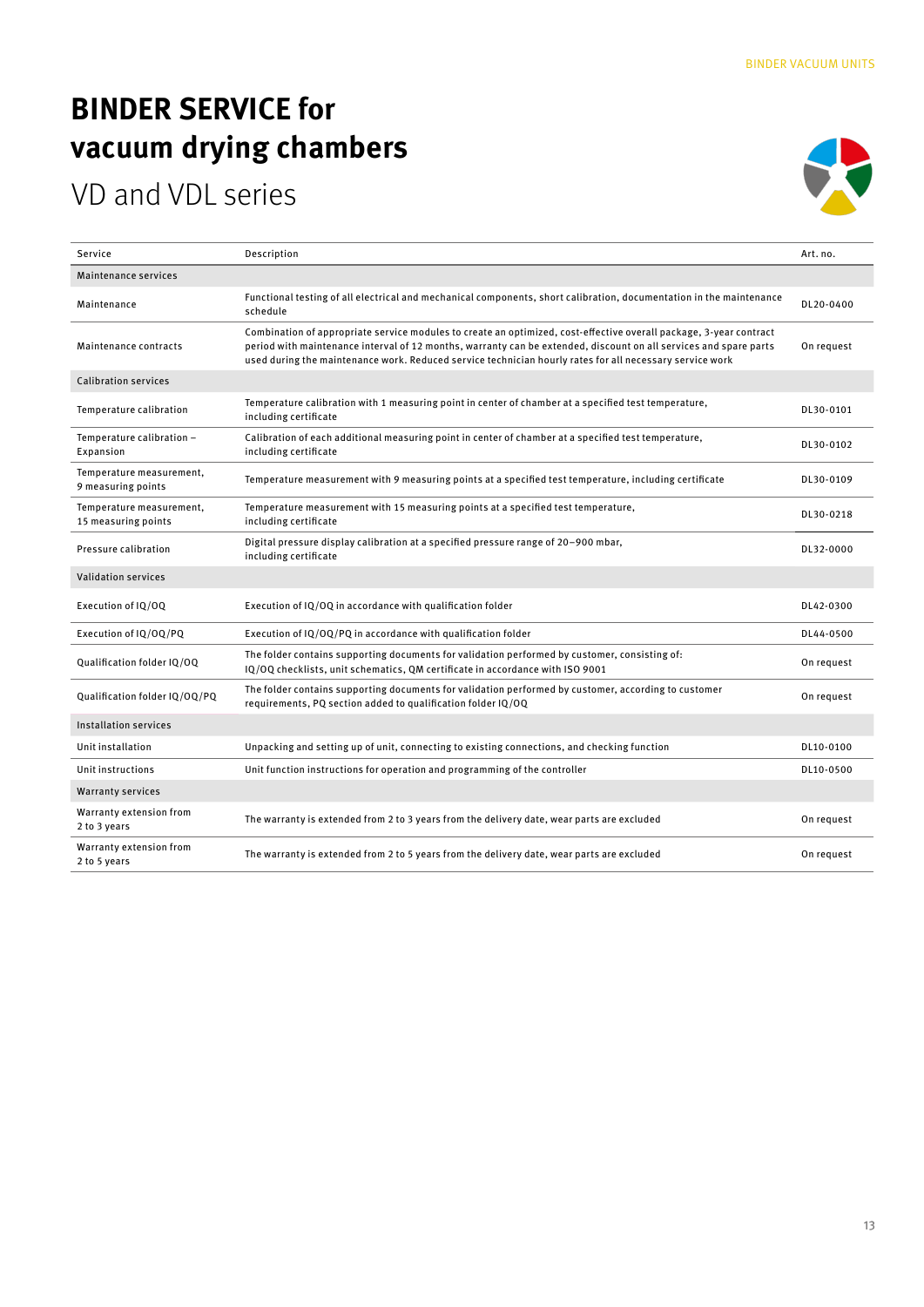# **BINDER maintenance contract**

All service advantages on a long-term basis

Only units in top condition can meet ambitious targets regarding quality, productivity, and compliance. A BINDER maintenance package supports smooth laboratory processes and provides you with the necessary freedom for your core business. Maintenance, qualification, and calibration of the

BINDER simulation chambers are carried out automatically – without any additional organizational, scheduling, or order processing work.

### **MAINTENANCE CONTRACT**

**SCOPE OF SERVICES**







CONTRACT PERIOD 3 years

MAINTENANCE INTERVAL 12 months

PRICE 10 % discount on the service price





WARRANTY EXTENSION The warranty is extended from 24 months to 36 months when you sign up for a warranty package within 6 months of the delivery date.

IN ADDITION Automatic reminder when maintenance is due

#### ADVANTAGE

Special contract terms during the entire contract period:

- 10 % discount on spare parts used
- Approx. 15 % lower hourly rate for all service work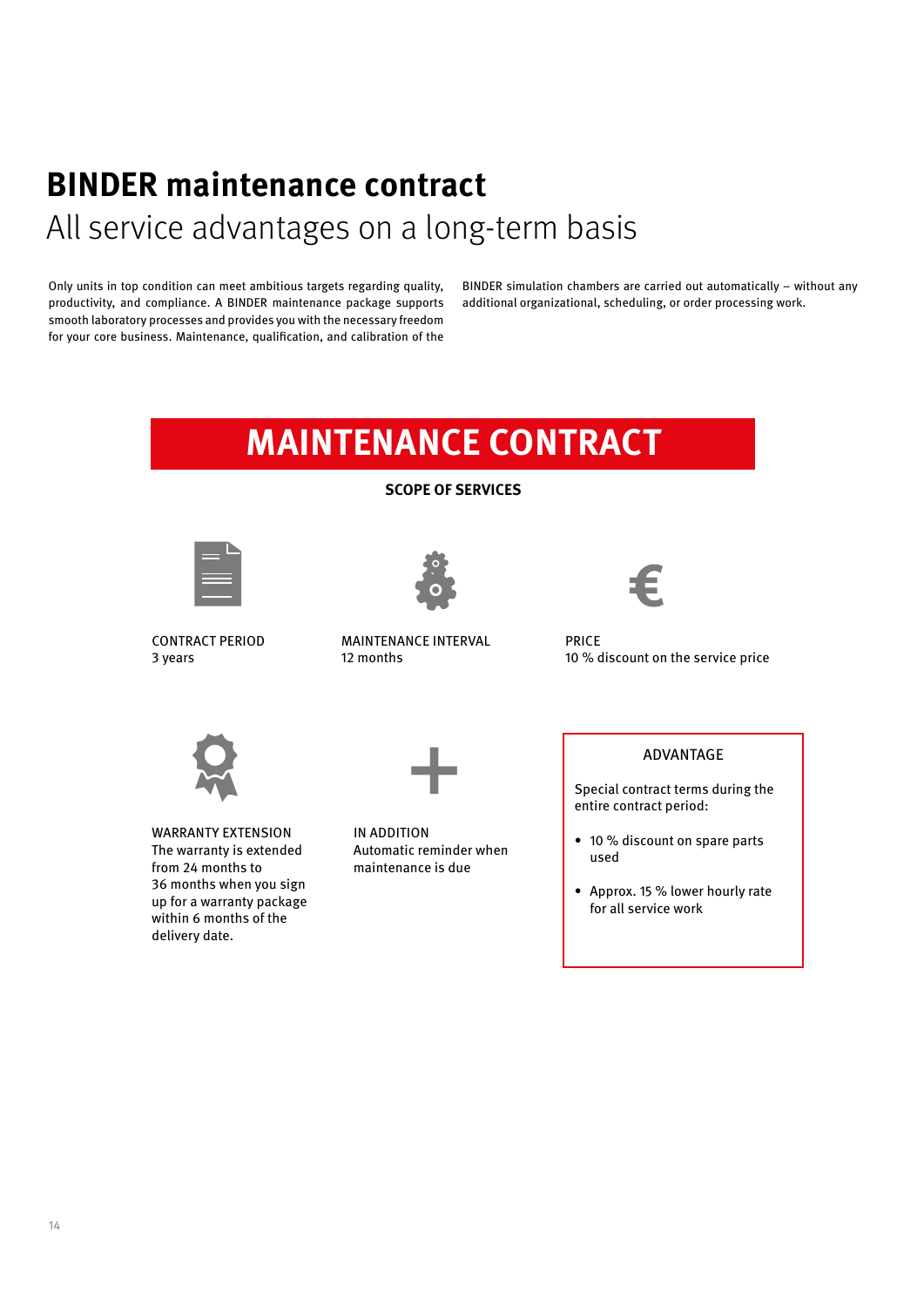### **BINDER Service according to the situation** All service advantages as required

You can order individual maintenance modules according to your current requirements. The required maintenance, measurement, and calibration options as well as services such as installation and unit qualification can be ordered without any contractual obligation.

#### **AS REQUIRED SCOPE OF SERVICES** NO CONTRACT PERIOD MAINTENANCE INTERVAL Depends on order IN ADDITION Make use of the entire BINDER Service portfolio PRICES List prices ADVANTAGE • The entire scope of services can be ordered once without any contractual obligation +



**SERVICE / CONTACT**